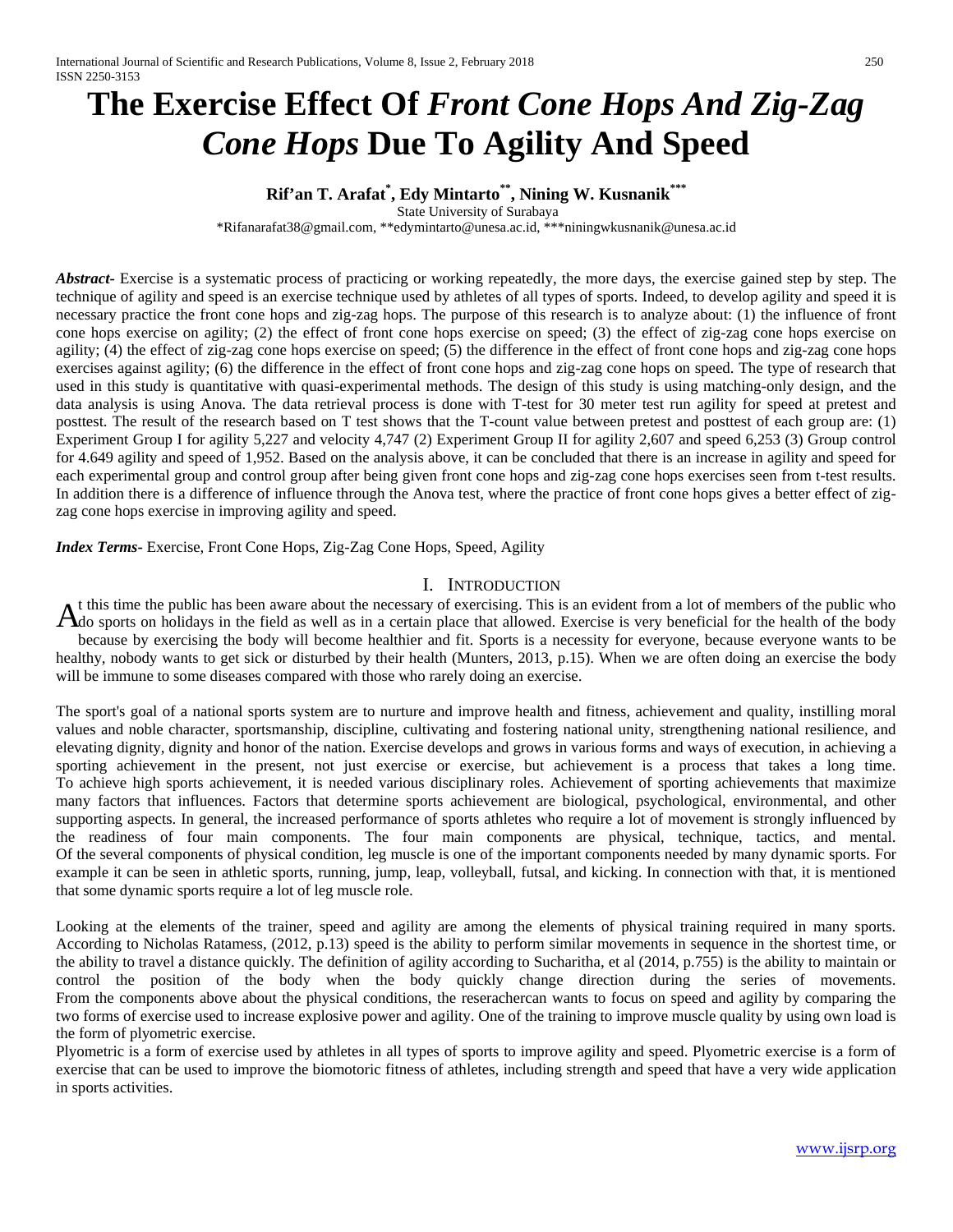Based on the description about the background, the author would like to provide an alternative exercise that can be done during extracurricular futsal in order to improve the athlete's physical condition, especially in improving the agility and speed of the athlete. So, in this occasion, the reserachercan is interested to analyze the exercises of front cone hops and zig-zag cone hops on improving agility and speed, with the practice of front cone hops and zig-zag cone hops as independent variables will be used to analyze the effect given to dependent variable namely agility and speed.

## II. RESEARCH METHOD

This type of research uses a quantitative approach. While the research method used in this research is a quasi experimental research method (quasi experiment).

Experiment is a type of research in which the sample or object of research is given a treatment (tratment) The design or program in this study uses matching only design, which pair the subject one with another based on certain variables by using control group, pre-test and post-test.

Information: T11: Pre-test group T12: Pre-test group Controls: Pre-test group T21: Post-test group T22: Post-test group Controls: Post-test group X1: Treatment with front cone hops exercise X2: Treatment with a zig-zag cone hops exercise

## A. *Population and Sample*

The population is the entire individual involved in the study. Population is the subject of research. The population in this study is all students who follow extracurricular futsal in SMPN 55 Surabaya, amount 50 people of male with age 12-14 years.

A good sample should as far as possible describe the population. The characteristics and properties of sample members reflect the characteristics and nature of the population. The sample of this study amounted to 30 people where 30 people are male with age 12-14 years.

|    | Kelompok | Pre-test        | <b>Treatment</b> | Post-test |  |  |
|----|----------|-----------------|------------------|-----------|--|--|
|    |          | TI <sub>1</sub> | х                | $T2_1$    |  |  |
|    |          | $T2_2$          | x                | $T2_2$    |  |  |
| В. |          | Kontrol         |                  | Kontrol   |  |  |

 $\frac{1}{2}$  the analysis as follows:

1.Test Prerequisite Analysis

a. Test of Distribution Normality

To test the normality of data distribution, used kolmogrov-smirnov method. To determine whether it is normal or not in the distribution of data that used as a comparison of significant results in a calculation data with 5% significance level. If the level of significance in the static test is greater than 0.05, then the data is declared to be normally distributed.

## b. Homogeneity Test

The homogeneity test of variance is done to know whether it is homogeneous or it is not in the data collection. This study used homogeneity of variance test. If the statistical value of the test homogeneity of variance is more than 0.05, then the data has a homogeneous variant.

## c. Hypothesis testing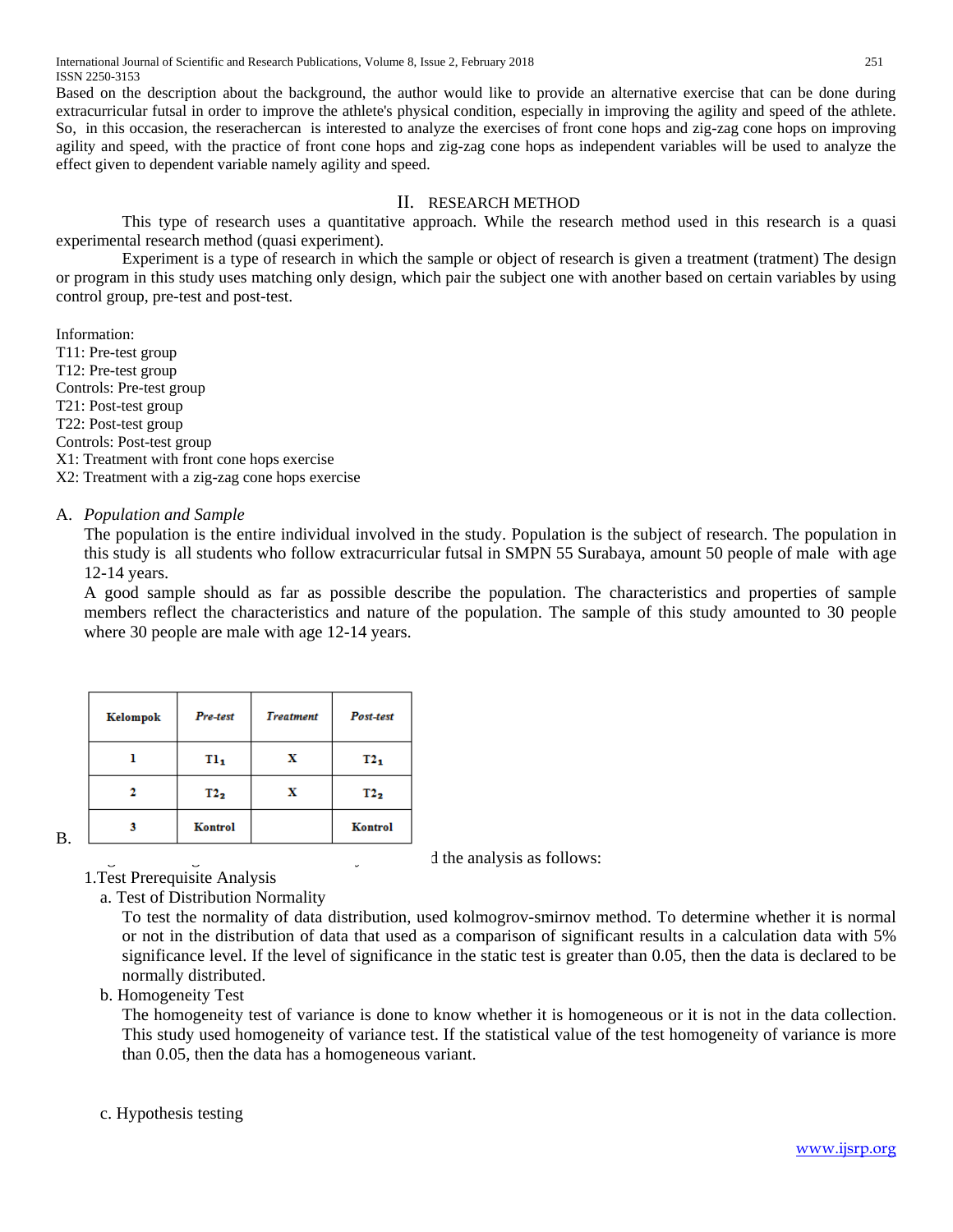To know the difference of treatment effect on the dependent variable before and after treatment in each experimental group, then t test (paired T test) with hypothesis rejection rate at  $\alpha = 0.05$ . To know the difference of treatment effect to the increase of dependent variable before and after given treatment to each experimental group, used ANOVA analysis (analysis of variance).

To find out which independent variables have the greatest influence in increasing dependent variables, LSD (last significant different) statistical analysis is used in SPSS 16.0 with the level of rejection of hypothesis at  $\alpha = 0.05$ .

#### III.RESULTS AND DISCUSSION

#### *A. Description of Group Data I*

From the results of agility data, where in the initial test experimental group I had an average of 15.54 seconds while in the final test the average decreased to 15.32 seconds. It shows an average difference of -0.22 in the experimental group I after being treated 18 times for 6 weeks.

Similarly, the increase occurred in the initial test results and the final test of experimental group velocity I shows an increase in speed after the experimental group I was treated for 18 meetings. This can be seen from the average initial test of 5.22 seconds and the final test decreased to 4.92 seconds with an average difference of -0.31 seconds so that the difference from the average shows an increase after being treated for 18 six weeks of meetings.

#### B. Group Data Description II

From the results of agility data, where in the initial test the experimental group II had an average of 15.42 seconds while in the final test the average decreased to 15.23 seconds. This shows the difference in mean difference of -0.19 seconds in the experimental group II after being treated 18 times for 6 weeks.

Similarly, the increase in the initial test results and the final test of the experimental group velocity II are showing an increase in speed after the second experimental group was treated for 18 meetings. This can be seen from the average initial test of 5.33 seconds and the final test decreased to 5.12 seconds with an average difference of -0.21 seconds so that the difference from the average shows an increase after being treated for 18 six weeks of meetings.

#### C. Description of Control Group Data

The control group data aimed only as a controller in both experimental groups, then the increase in the dependent variable is really due to the form of treatment given to the two experimental groups.

From the agility test data, which is in the initial test has an average of 15.63 seconds and on the final test the average decreased to 15.58 seconds. It shows the difference in average agility in the relatively small control group -0.06 seconds. While the speed test data, which is in the initial test has an average of 5.20 seconds and on the final test the average decreased to 5.08 seconds. This shows the difference in average velocity in the relatively small control group -0.12 seconds. So if viewed from the table above, the increase of the two variables is relatively small when it is compared with both groups of previous experiments.

#### *D. The Term of Hypotheses Test*

#### 1. Data of Normality Test

|            |                 | Kel I | Kel. II | Kel. III           |                       |               |
|------------|-----------------|-------|---------|--------------------|-----------------------|---------------|
| Variabel   | Test            | Sig   | Sig     | Sig                | Ket                   | <b>Status</b> |
|            | Tes Awal        | 0.164 | 0.200   | 0.2 <sup>0.0</sup> | $-9.05$<br>Data Table | Normal        |
| Kelincahan | Tes Akhir       | 0.200 | 0.200   | 0.200              | P > 0.05              | Normal        |
|            | <b>Tes Awal</b> | 0.200 | 0.200   | 0.200              | P > 0.05              | Normal        |
| Kecepatan  | Tes Akhir       | 0.200 | 0.197   | 0.200              | P > 0.05              | Normal        |

Based on the data in the table above, it shows that the data acquisition of the two dependent variables namely speed and agility have the meaning that the data is normally distributed. This is because the significance (p) of each group shows (p) or  $sig > 0.05$  which results in H0 being accepted. So it can be concluded that the data taken from the population that is normally distributed.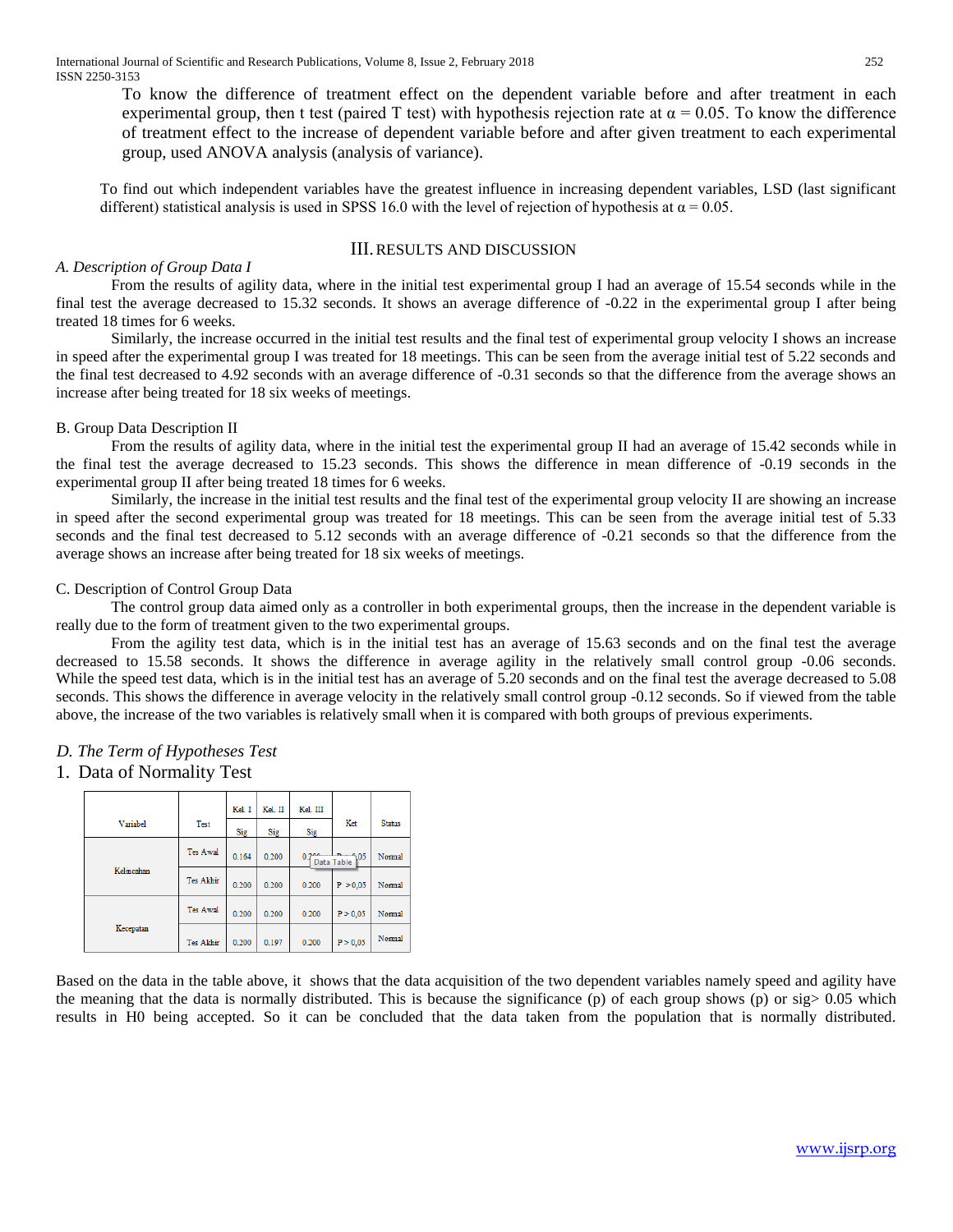Variahel Test  $Sig(P)$ Ket **Status** Tes Awal 0.824  $P > 0.05$ Homogen Kelincahan Tes Akhir 0.838  $P > 0.05$ Homogen Tes Awal 0,303  $P > 0,05$ Homogen Kecepatan Tes Akhir 0.251  $P > 0.05$ Homogen

Based on the data of the two dependent variables are agility and speed. They have

homogeneous variance. This is interpreted because the significance value of each data indicates the level of significance or (p) > 0.05. So, it can be concluded that the variance in each group is the same or homogeneous.

| <b>LSD</b>              |                   |                   | Mean                 |            |      | 95% Confidence Interval |             |
|-------------------------|-------------------|-------------------|----------------------|------------|------|-------------------------|-------------|
| Dependent Variable      | (I) independent   | (J) independent   | Difference (l-<br>J) | Std. Error | Sig. | Lower Bound             | Upper Bound |
| selesih kelincahan kes  | Front Cone Hops   | Zio-Zag Cone Hops | $-03300$             | ,05056     | .519 | $-1367$                 | .0707       |
| eluruhan                |                   | Kontrol           | $-16700$             | .05056     | .003 | $-2707$                 | $-0633$     |
|                         | Zig-Zag Cone Hops | Front Cone Hops   | .03300               | .05056     | ,519 | $-0707$                 | .1367       |
|                         |                   | Kontrol           | $-13400$             | .05056     | .013 | $-2377$                 | $-0303$     |
|                         | Kontrol           | Front Cone Hops   | .16700               | .05056     | .003 | .0633                   | .2707       |
|                         |                   | Zio-Zao Cone Hops | 13400                | ,05056     | .013 | .0303                   | .2377       |
| selisih kecepatan kesel | Front Cone Hops   | Zio-Zao Cone Hops | $-10100$             | .07303     | .178 | $-2508$                 | .0488       |
| uruhan                  |                   | Kontrol           | $-19100$             | ,07303     | .014 | $-3408$                 | $-0412$     |
|                         | Zig-Zag Cone Hops | Front Cone Hops   | 10100                | .07303     | .178 | $-0488$                 | .2508       |
|                         |                   | Kontrol           | $-09000$             | ,07303     | ,228 | $-2398$                 | ,0598       |
|                         | Kontrol           | Front Cone Hops   | 19100                | .07303     | .014 | .0412                   | .3408       |
|                         |                   | Zig-Zag Cone Hops | 09000                | .07303     | ,228 | $-0598$                 | .2398       |

**Multiple Comparisons** 

\*. The mean difference is significant at the 0.05 level.

The table above shows that there are significant differences between the three groups. The difference can be seen from the mean difference. So from the mean difference it gives a meaning difference of influence to the increasing of agility among research group. This can be known from the mean difference value, that the experimental group I is more optimal for agility improvement compared to the experimental group II and the control group. And shows that there are significant differences between the three groups. The difference can be seen in the mean difference, so that the difference gives a different meaning of influence to speed improvement between research groups. Thus, from the test results of the dependent differences between groups of dependent variables (agility and speed) it can be concluded that the front cone hops exercise program provides greater improvement of the zig-zag cone hops training program and the exercise in the control group.

## IV.CONCLUSIONS

Based on the results of research and discussion that have been described in the previous chapter, it can be put concluded as follows :

- 1. There is a significant effect of front cone hops training program on increasing agility.
- 2. There is a significant effect of front cone hops training program on increasing speed.
- 3. There is a significant effect of the zig-zag cone hops exercise program on improving the agility.
- 4. There is a significant effect of zig-zag cone hops training program on increasing speed.
- 5. There is significant effect of front cone hops training program and zig-zag cone hops on increasing agility and speed.

#### **SUGGESTION**

Based on the results of the research it can be submitted four suggestions as follows:

- 1. To improve agility and speed on the extracurricular, futsal is not only done with conventional exercise, but can be done by continuous training method with the form of front cone hops training program and zig-zag cone hops.
- 2. Model of front cone hops and zig-zag cone hops training programs can be recommended and applied to the exercise program in order to improve agility and speed.
- 3. For the trainer, must be creative in developing the training program in accordance with the ability of athletes. So, athletes are able to implement the training program that has been prepared by the coach, then the goal of the exercise can be achieved
- 4. For further researcher, this research can be used as input and comparison of research results if choosing similar problems as the object of research.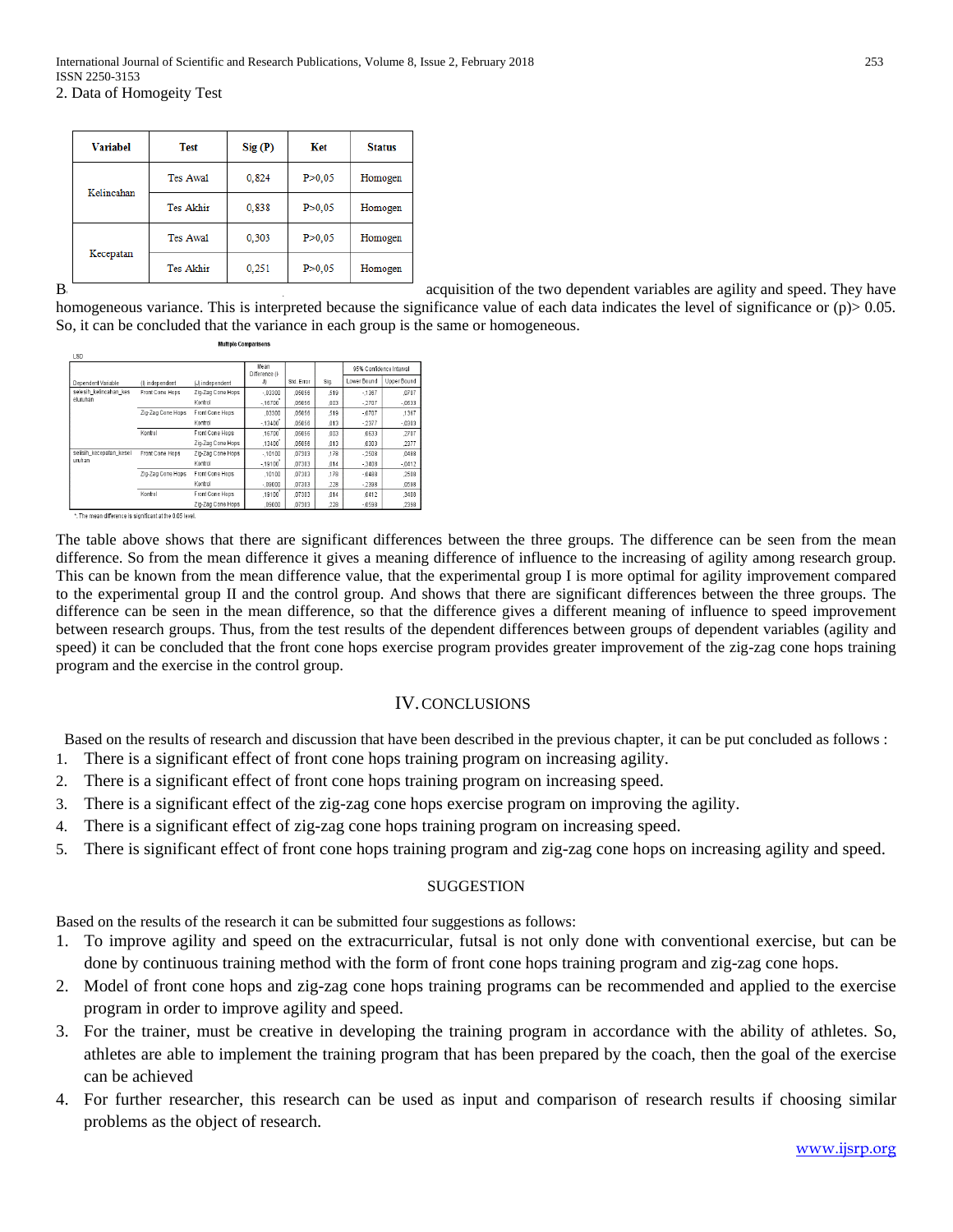#### **REFERENCES**

- [1] Adibpour, N., Bakht, N.H., Behpuor, N. 2012. "Comparision of the Effect of Plyometric and Wight Training Program on Vertical Jumps in Female Basketball Players". *Word Journal of Sport Science*, vol. 7, No. 2, 2012, pp. 99-104.
- [2] Andrejic,O.,"Effects of a Plyometric and Strengt Training Program on the Fitness Performance In Young Basketball Player". *Physical Education and Sport*, Vol. 10, No. 3, 2012, pp. 221-229.
- [3] Baljinder, Singh. 2011. "*Effects Of A Short Term Plyometric Training Program Of Agility In Young Basketball Players".*  Journal of Biomotricity. Vol. 5 No. 4, pp. 271-278.
- [4] Bompa, T. O., and Haff G., *Theory and Methodology of Training.* United States: Human Kinetics, 2009.
- [5] Bompa, T. O., and Carlo B., *Periodization Training For Sport Third Edition.* United States: Human Kinetics, 2015.
- [6] Chittibabu, B., "Estimation of Relationship Between Sprinting zperformance with Agility and Explosive Power of Male Handball Players". *International Journal of Current Research in Life Sciences.* Vol. 3 No. 8., 2014, pp. 56-58.
- [7] Chu, D.A., and Mayer, G,D., *Plyometric.* United States of America, 2013.
- [8] http:/assets.menhealth.co.uk/main/gallery/32111/front-cone-hop-legs-13042012-de\_resized.jpg, retrieved at 11 March 2017.
- [9] [http://teamdoctorsblog.com/wp-contenc/upluod/2012/04/Screen-Shot-2012-04-23-at-8.27.10-PM-150x150.png,](http://teamdoctorsblog.com/wp-contenc/upluod/2012/04/Screen-Shot-2012-04-23-at-8.27.10-PM-150x150.png) retrieved at 11 March 2017.
- [10[\]http://www.massagelongbeachca.com/wp-content/upluods/2013/03141.jpg,](http://www.massagelongbeachca.com/wp-content/upluods/2013/03141.jpg) retrieved at 4 March 2017.
- [11[\]http://www.tuifino.com/physical%20fitness/action/standing-jump-ac-gif,](http://www.tuifino.com/physical%20fitness/action/standing-jump-ac-gif) retrieved at 4 March 2017.
- [12[\]http://www.brianmacco.uk/sgtjump.htm,](http://www.brianmacco.uk/sgtjump.htm) retrieved at 11 March 2017.
- [\[13\]https://www.google.com/search?q=t+test+kelincahan&rlz=1C1CHMO\\_enID546ID546&espv=2&source=lnms&tbm=isch](https://www.google.com/search?q=t+test+kelincahan&rlz=1C1CHMO_enID546ID546&espv=2&source=lnms&tbm=isch&sa=X&ved=0ahUKEwiP_es6NbSAhWMQpQKHVINBUcQ_AUIBigB&biw=1024&bih=494#imgrc=SSNjUKur8zBz6M) [&sa=X&ved=0ahUKEwiP\\_es6NbSAhWMQpQKHVINBUcQ\\_AUIBigB&biw=1024&bih=494#imgrc=SSNjUKur8zBz6M](https://www.google.com/search?q=t+test+kelincahan&rlz=1C1CHMO_enID546ID546&espv=2&source=lnms&tbm=isch&sa=X&ved=0ahUKEwiP_es6NbSAhWMQpQKHVINBUcQ_AUIBigB&biw=1024&bih=494#imgrc=SSNjUKur8zBz6M) , retrieved at 12 March 2017.
- [\[14\]https://www.google.com/search?q=tes+lari+30+meter&rlz=1C1CHMO\\_enID546ID546&espv=2&source=lnms&tbm=isch](https://www.google.com/search?q=tes+lari+30+meter&rlz=1C1CHMO_enID546ID546&espv=2&source=lnms&tbm=isch&sa=X&ved=0ahUKEwjbuvnU6NbSAhUBmZQKHfh1Af4Q_AUIBigB&biw=1024&bih=494#imgrc=rZyy_bF-yBRnCM) [&sa=X&ved=0ahUKEwjbuvnU6NbSAhUBmZQKHfh1Af4Q\\_AUIBigB&biw=1024&bih=494#imgrc=rZyy\\_bF-yBRnCM:](https://www.google.com/search?q=tes+lari+30+meter&rlz=1C1CHMO_enID546ID546&espv=2&source=lnms&tbm=isch&sa=X&ved=0ahUKEwjbuvnU6NbSAhUBmZQKHfh1Af4Q_AUIBigB&biw=1024&bih=494#imgrc=rZyy_bF-yBRnCM) , retrieved at 12 March 2017.
- [\[15\]https://www.google.com/search?q=lateral+cone+hops&rlz=1C1CHMO\\_enID546ID546&espv=2&source=lnms&tbm=isch](https://www.google.com/search?q=lateral+cone+hops&rlz=1C1CHMO_enID546ID546&espv=2&source=lnms&tbm=isch&sa=X&ved=0ahUKEwiH25iC6dbSAhVMH5QKHSdGDmMQ_AUIBigB&biw=1024&bih=494#imgrc=UfdmH2JbfN4obM) [&sa=X&ved=0ahUKEwiH25iC6dbSAhVMH5QKHSdGDmMQ\\_AUIBigB&biw=1024&bih=494#imgrc=UfdmH2JbfN4o](https://www.google.com/search?q=lateral+cone+hops&rlz=1C1CHMO_enID546ID546&espv=2&source=lnms&tbm=isch&sa=X&ved=0ahUKEwiH25iC6dbSAhVMH5QKHSdGDmMQ_AUIBigB&biw=1024&bih=494#imgrc=UfdmH2JbfN4obM) [bM,](https://www.google.com/search?q=lateral+cone+hops&rlz=1C1CHMO_enID546ID546&espv=2&source=lnms&tbm=isch&sa=X&ved=0ahUKEwiH25iC6dbSAhVMH5QKHSdGDmMQ_AUIBigB&biw=1024&bih=494#imgrc=UfdmH2JbfN4obM) retrieved at 12 March 2017.
- [16]https://www.google.com/search?q=lateral+cone+hops&rlz=1C1CHMO\_enID546ID546&espv=2&source=lnms&tbm=isch &sa=X&ved=0ahUKEwiH25iC6dbSAhVMH5QKHSdGDmMQ\_AUIBigB&biw=1024&bih=494&dpr=1#imgrc=p7b7zLL JubZWBM, retrieved at 12 March 2017.
- [17[\]http://teamdoctorsblog.com/wp-content/uploads/2012/04/Screen-Shot-2012-04-23-at-8.27.10-PM.png,](http://teamdoctorsblog.com/wp-content/uploads/2012/04/Screen-Shot-2012-04-23-at-8.27.10-PM.png) retrieved at 12 March 2017.
- [18]http:/wwwsportscience.co/wp-content/upluod/2013/04agility-t-test.jpg, retrieved at 10 March 2017.
- [19]Fadhil, Ahmed, "*Impact of Plyometric Training Program on Physical Performance in Girls Age 12 to 15 Years".*  International Journal of Advanced Sport Sciences Research. Vol. 2 No.1, 2014. Pp. 39-49.
- [20]Harmandeep, Singh, "Effects of Six-Week Plyometrics on Vertical Jumping Ability of Volleyball Players". Journal of Physical Education Sciences. Vol. 3 No. 4, 2015, pp. 1-4.
- [21] Johnson, p. And Bujjbabu M., *Effect of Plyometric and Speed Agility and Quickness (SAQ) on Speed an Agility of Male Football Players. AsianJournal of Physical Education an Computer Science in Sport*. Vol. 7 No 1, 2012, pp. 26 – 30.
- [22]Kasetsart, J., *"Effects of 4-week Plyometric Training on Speed, Agility, and Leg Muscle Power in Male University Basketball Players".* Journal International. Vol. 36 No. 1, 2015, pp. 1-9.
- [23]Kumar, Raj., "*The effect of 6 week plyometric training program on maximal vertical jumping height of collegiate level soccer players". Journal International.* Vol. 1 No. 8, 2015, pp. 385-389.
- [24]Kusnanik, N.W, et all., *Dasar-dasar Fisiologi Olahraga*. Unesa: University Press, 2011.
- [25]Lakshmikrishnan, R dan Silvakumar, K., *"Effect of Weight Training AndPlyometric Training On Endurance And Leg Streght". Journal Internasional Journal Of Physycal Education And Computer Science in Sport.* Vol 11. No. 1, 2013, pp. 152-153.